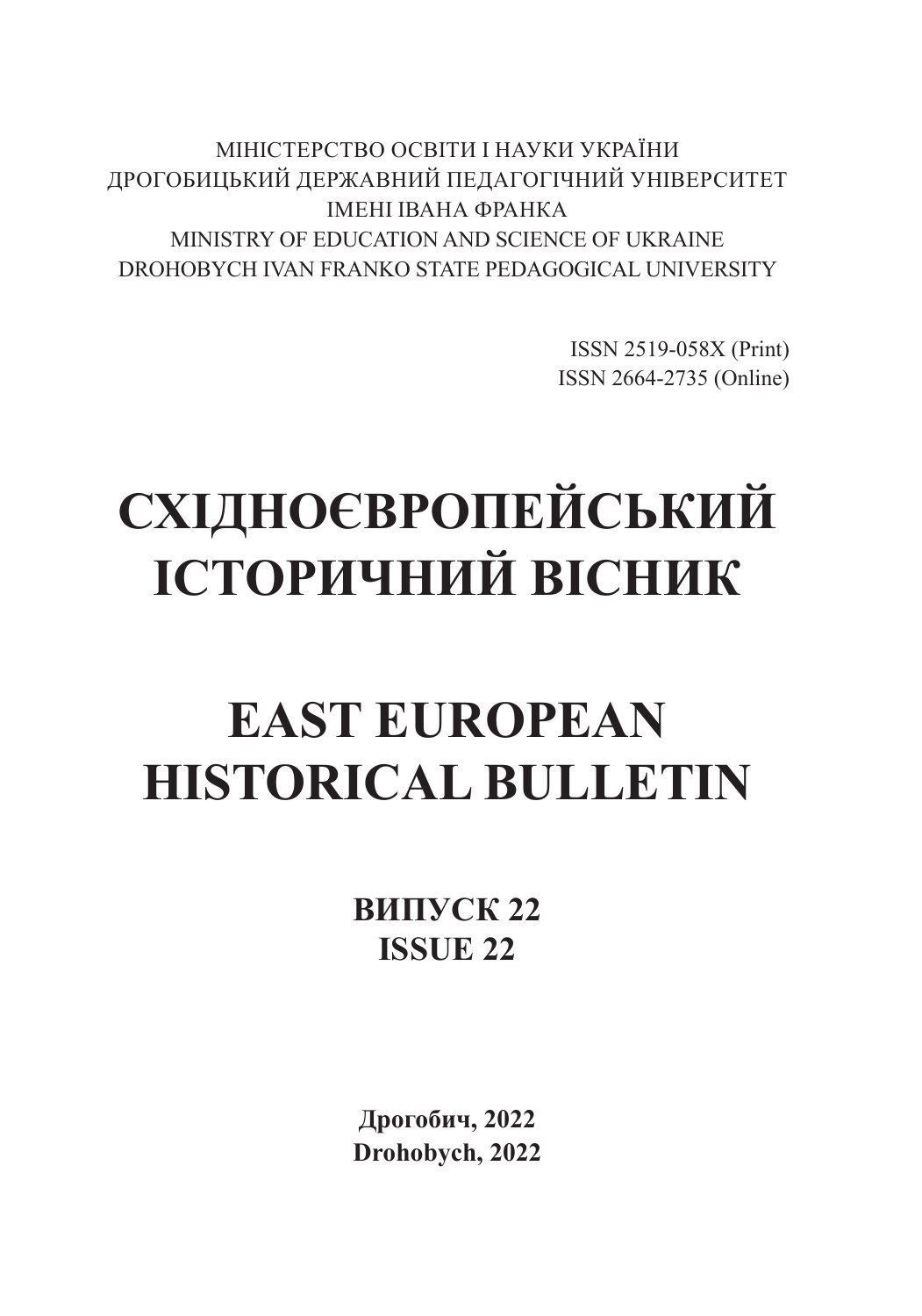#### **UDC 94(477):323.1"1970/1980" DOI 10.24919/2519-058X.22.253727**

### *Pavlo HAI-NYZHNYK*

*PhD hab. (History), Deputy Director, Scientific Research Institute of Ukrainian Studies of the Ministry of Education and Science of Ukraine, 18 Isaakiana Street, Kyiv, Ukraine, postal code 01135 (hai-nyzhnyk@ukr.net)*

#### **ORCID:** 0000-0002-8912-8398

## *Павло ГАЙ-НИЖНИК*

*доктор історичних наук, заступник директора Науково-дослідного інституту українознавства Міністерства освіти і науки України, вул. Ісаакяна, 18, Київ, Україна, індекс 01135 (hai-nyzhnyk@ukr.net)*

**Bibliographic Description of the Article:** Hai-Nyzhnyk, P. (2022). The OUN(R-B) in the 1970s and 1980s: a vision of the socio-political system of the Ukrainian State. *Skhidnoievropeiskyi istorychnyi visnyk [East European Historical Bulletin], 22,* 178–193. doi: 10.24919/2519-058X.22.253727

# **THE OUN(R-B) IN THE 1970s AND 1980s: A VISION OF THE SOCIO-POLITICAL SYSTEM OF THE UKRAINIAN STATE**

*Abstract. The aim of the research is to analyze and highlight the programme and ideological foundations of the Ukrainian nationalism by the Organization of the Ukrainian Nationalists (the Bandera revolutionaries) in the 1970s and 1980s and its vision of the socio-political and socio-economic system in the future Ukrainian State. The research methodology is based on the principles of scientificity, historicism, critical analysis, systematics. During the research work, both general scientific (analysis and synthesis, systematization and generalization) and special scientific methods were used: problemthematic, chronological, as well as system-structural. The scientific novelty of the article is to elucidate the little-known pages of the history of the Organization of the Ukrainian Nationalists (the Bandera revolutionaries) in general and the place and role in its leadership in the 70s-80s of the twentieth century Yaroslav Stetsko, Vasyl Oleskiv and Slava (Yaroslava) Stetsko. It is directly about changes and clarification of programme, ideological and political principles of the Organization in its concept of building the Ukrainian Independent Conciliar State and the foundations of its socio-economic system, etc., the project of reviving the role of the Ukrainian State government in the liberation movement, political life of the OUN, due to the departure of the older generation, the stagnation of the political programme of the Organization and its isolation in the diaspora from the then existing reality in Ukraine, and etc. The Conclusions. It has been determined that the long stay under the conditions of emigrant, and diasporic political life under the conditions of the "iron curtain" and the Cold War caused stagnant phenomena in the ideological and political evolution of worldviews and the concept of statehood of the future Ukraine in the OUN (r-b) at the end of the twentieth century, as well as led to its gradual organizational decline, which caused the crisis in this political force and its unwillingness to powerfully and influentially interfere in the political and state-building processes in Ukraine with its independence.*

*Key words: the OUN, Stetsko, national liberation struggle, Ukrainian State Board.*

# **ОУН(Р-Б) У 1970 – 1980-ті рр.: БАЧЕННЯ СУСПІЛЬНО-ПОЛІТИЧНОГО УСТРОЮ УКРАЇНСЬКОЇ ДЕРЖАВИ**

*Анотація. Метою дослідження є аналіз і висвітлення програмових та ідеологічних засад українського націоналізму Організацією Українських Націоналістів (революціонерів-*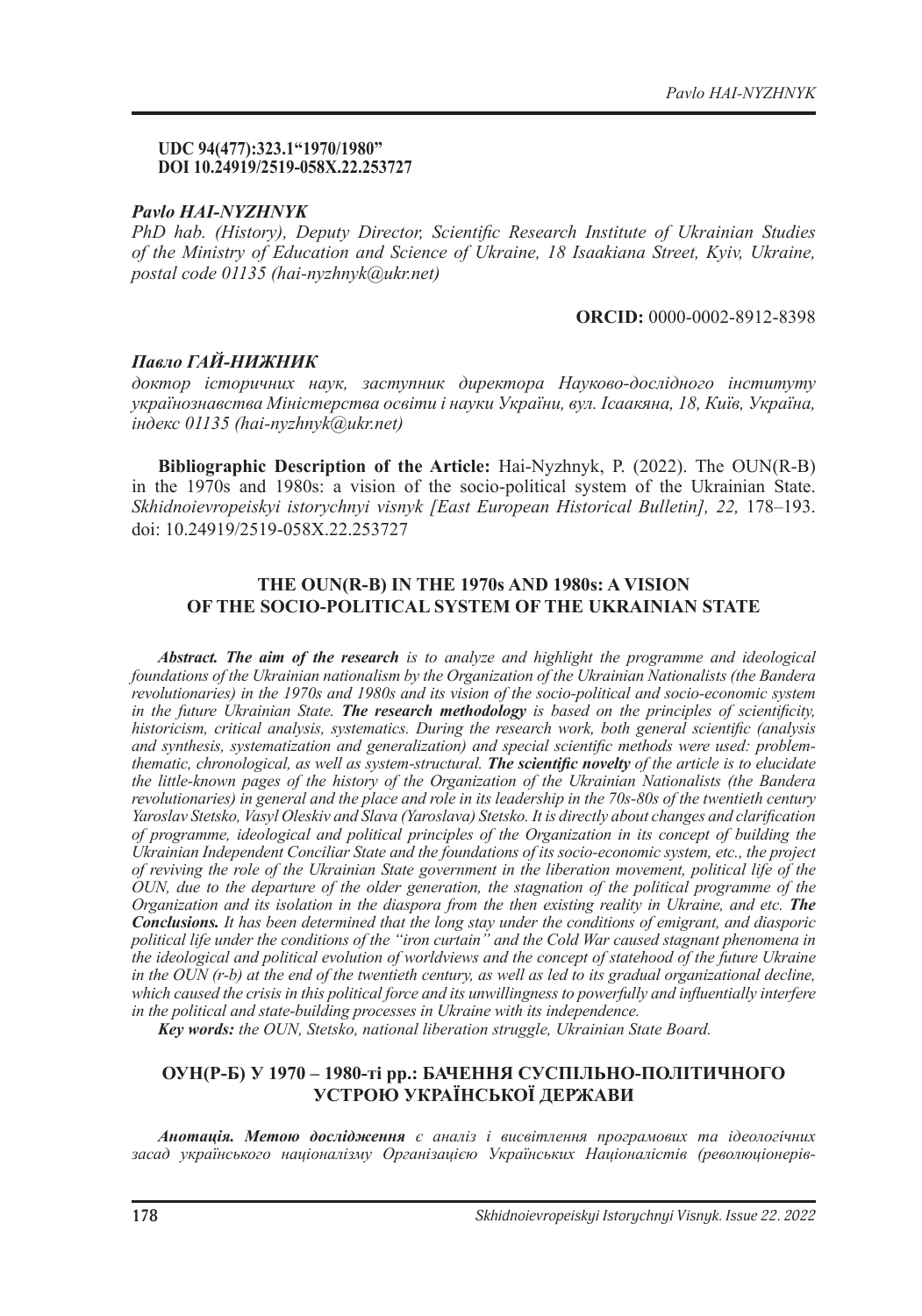*бандерівців) у 1970 – 1980-х рр., її бачення суспільно-політичного і соціально-економічного ладу в майбутній Українській Державі. Методологія дослідження ґрунтується на принципах науковості, історизму, критичного аналітизму, системності. Під час дослідницької роботи використовувалися як загальнонаукові (аналізу і синтезу, систематизації та узагальнення), так і спеціально-наукові методи: проблемно-тематичний, хронологічний, а також системноструктурний. Наукова новизна статті полягає у розкритті маловідомих сторінок історії Організації Українських Націоналістів (революціонерів-бандерівців) загалом й місця і ролі у її керівництві в 70 – 80-х рр. ХХ ст. Ярослава Стецька, Василя Олеськіва та Слави (Ярослави) Стецько. Безпосередньо йдеться про зміни й уточнення програмових та ідейно-політичних засад Організації в її концепції побудови Української Самостійної Соборної Держави, основ її соціально-економічного ладу тощо, проєкту відродження ролі у національно-визвольному русі Українського Державного Правління та наростання і загострення кризових явищ в ідейнополітичному житті ОУН, зумовлених відходом з життя старшого покоління, стагнацією політичної програми Організації, її відірваності в умовах діаспори від тодішньої дійсності в Україні тощо. Висновки. Було встановлено, що тривале перебування в умовах емігрантськодіаспорного політичного життя в умовах "залізної" завіси та Холодної війни зумовили застійні явища в ідеологічно-політичній еволюції світоглядних бачень та концепції державного устрою майбутньої України в керівних органах ОУН(р-б) наприкінці ХХ ст., а також призвело до її поступового організаційного занепаду, що спричинило кризові явища в цій політичній силі та її неготовності потужно й впливово влитися у політичні й державотворчі процеси в Україні зі здобуттям нею державної незалежності.*

*Ключові слова: ОУН, Стецько, національно-визвольна боротьба, Українське державне Правління.*

**The Problem Statement and the Analysis of Recent Research Works and Publications.** Unfortunately, historiography covers this issue only indirectly or fragmentarily, focusing on earlier and more dynamic periods of existence and activity of the OUN (r-b). At the same time it is necessary to single out also separate achievements of domestic scholars, among which are, in particular, the works of Ya. Antoniuk and V. Trofymovych (Antonyuk & Trofymovych, 2021), D. Viedieniev (Viedieniev, 2005), О. Zaitsev (Zaitsev, 2012), H. Каsianov (Каsianov, 1998; Каsianov, 2004), О. Sych (Sych, 2015) and the others. At the same time, these authors focus on specific or generalized theoretical aspects of this chronological segment from the past of the OUN, however, the authors do not elucidate the very project of the state and political system model and socio-economic system model of the future Ukrainian State in the programme concept of the Organization. Thus, in the article presented to the reader, this spectrum of the OUN's theoretical doctrine is elucidated, in which the period of the 70s and 80s of the 20th century is covered chronologically, and that is why, only official programme documents of the Organization were used for the analysis, which indicate its formally declared position (rather than the private and subjective opinions and considerations of certain politicians) in their vision of the model of the Ukrainian statehood and socioeconomic and civil relations in it.

**The purpose of the study** is the analysis and coverage of programmatic and ideological foundations of the Ukrainian nationalism by the Organization of theUkrainian Nationalists (the Bandera-revolutionaries) in the 1970s and 1980s and its vision of socio-political and socio-economic order in the future Ukrainian State.

**The Main Material Statement**. In the 70s of the twentieth century, in the OUN (r-b) there was only one living member of the ZCh OUN Central Committee, who was active until October of 1959 (Shche odyn, 1971, p. 2). Ya. Stetsko was this living member, who was not only the leader of the Organization, but also became, in fact, its only theorist and ideologist and undisputed authority. Thus, it is not surprising that since then the internal organizational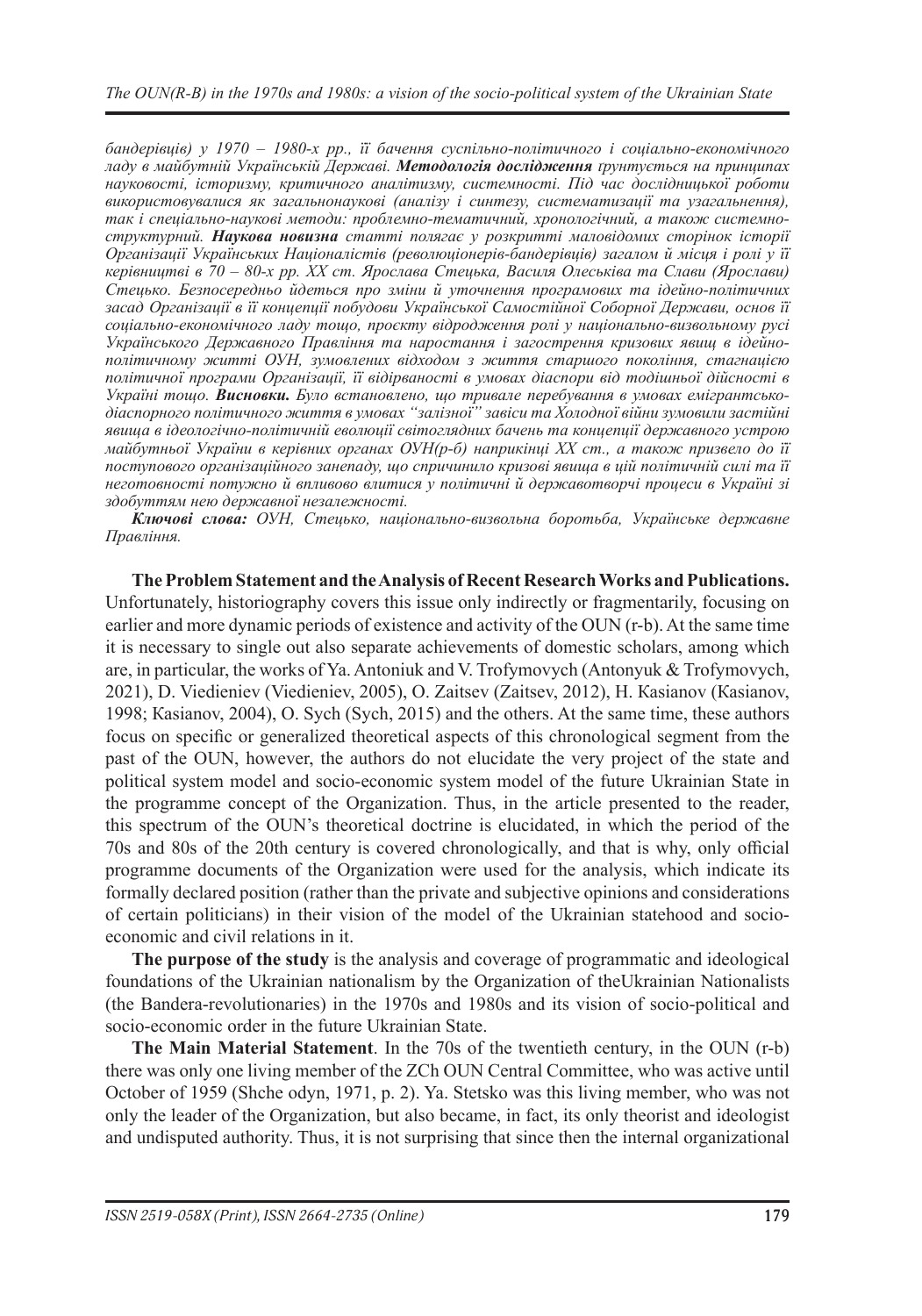discussion had practically exhausted itself and the programme-ideological principles of the Organization had not been subjected to evolutionary tendencies. Instead, the programmeideological principles were absorbed by the personal ideas and beliefs of Ya. Stetsko, who originated from the generation of the 1930s – the 1940s. The young intellectual and passionate generation either did not join the OUN (r-b) or stagnated within the framework of organizational discipline and its hierarchical framework.

In that situation, *in the autumn of 1974 the OUN (r-b) gathered for its V Grand Assembly*, young people were a significant part of the participants. As the leader and in the aureole of the last apostle of the Ukrainian nationalism, Ya. Stetsko announced the end of the period of internal organizational disputes and addressed the delegates of the Assembly with hope, that "everything small that can divide us, let it be left aside", pointing out that the main task of the Organization is the defense and liberation of Ukraine, and all members of the OUN (r-b) were to become "obsessed with the idea of Unconquered Ukraine!" (Piatyi, 1975, p. 5). At the opening of the Grand Assembly the quintessence of Ya. Stetsko's point of view and message to the members of the Organization can be considered the following statement: "We are marching on the broad front of a reborn nation, the core of which (the front) is the OUN with its clear positions, but the liberals believe in the "greater power" of relativism, as the way to broaden the front, losing the dogmatism of the idea, which is longed for by the greatest connoisseur of the soul of Ukraine, and the greatest modern example of self-sacrifice, the most prominent fighter – a cultural figure of Ukraine…" (Piatyi, 1975, p. 11).

Addressing the Ukrainians who served in the Soviet Army, delegates to the OUN Grand Assembly (r-b) denied the widespread allegation as if the Organization allegedly had sought to liberate Ukraine from communist occupation, even by means of nuclear war. "The OUN is generally against the war of foreign states on the Ukrainian soil, because it will bring destruction to our people. But the Moscow occupiers locate weapons of mass destruction in Ukraine, and in the coming war they are preparing for, they want the force of their opponents' retaliatory nuclear strike to fall on Ukraine. Therefore, the OUN put forward another alternative: national liberation revolutions of the enslaved nations, which would destroy the Russian prison of nations from within and eliminate the danger of nuclear war", – that was written in the collection of materials and resolutions of V Great Assembly (Piatyi, 1975, pp. 27–28).

At the Assemly once again it was revealed the influence of Ya. Stetsko's ideological dogmatism and the Christian mysticism combined with pathetic revolutionary rhetoric on the liberation of Ukraine from communist totalitarianism under the conditions of living in exile in the democratic West, such as: "The nation is the most important human community on the Earth, the source of life, an indestructible natural formation", "the biggest of all God's creatures on the Earth, whose powers are unfathomable and inexhaustible", which occupies its own "collective soul", and "the unfathomable world of the subconscious", but in "Ukraine they associate patriotism with religious pietism", where, in particular, it is recognized the important place of religion in the life of a human being and nation"; "a humam being is a creature created by God, that is why, he must be treated accordingly, must have the right to profess his faith"; "The world, the nation and a human being – creatures of God" and, etc. The participants of the Grand Assembly were convinced that in the Ukrainian SSR there was widespread the "worldview of the unconquered", hostile to the violent, illegal, unjust system prevailing in Ukraine, condemning totalitarianism and dictatorship, rejecting the concept of "a cog man" and unlimited power of the state (Piatyi, 1975, p. 232).

Noting that the unconquered leaders of Ukraine seek to establish a just, people's order in future sovereign Ukraine, based on a free Ukrainian man, explicitly guaranteeing his or her rights,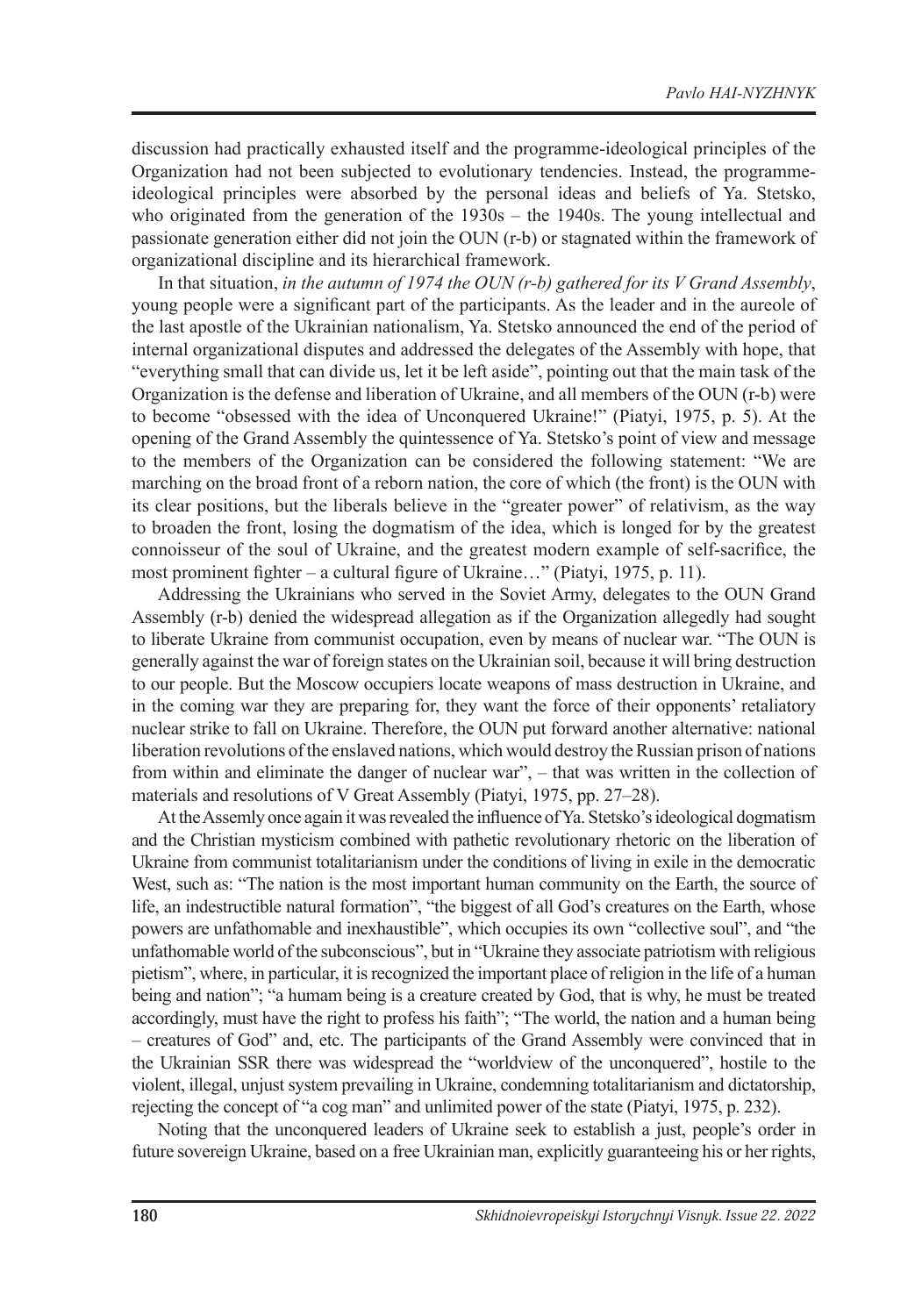the OUN (r-b) asserted that "Freedom-loving Ukraine fights against imperial and totalitarian ethics, the chekist, slavish, bandit "morality", contrasting it with its morality – heroic, human, national, Christian" (Piatyi, 1975, pp. 234–235). However, it was not about dissidents, as one would have thought. In the rhetoric of the OUN (r-b) ideology of that time, the Soviet dissidents were mentioned with the words "the so-called" and only as a category of critics of the regime that may have an impact on its weakening. Dissidents were considered as nothing more than "a category of regime reformers who aimed "to fix" it while preserving the empire and the communist system", as those who "are in fact the defenders of this empire and its system", – said the leadership of the OUN (r-b). – Defenders of the rights of Ukraine do not belong to the category of dissidents" (Piatyi, 1975, p. 280). Therefore, the attitude towards the Muscovites during the liberation revolution will be appropriate to their attitude towards the Ukrainian statehood, loyal residents of Ukraine of the Russian nationality will enjoy all civil rights, and disloyal residents will be treated "according to revolutionary laws" (Piatyi, 1975, p. 280).

The OUN (r-b) also emphasized that in the socio-economic struggle against unnatural Russian collectivism it was not about turning to capitalism (for example, in the claims of private plots of land), however, it was a struggle for the institution of a private property, specific to the spirituality of the Ukrainian people (therefore against the Russian flock social system, the "community", for the free development of the Ukrainian socio-political system) (Piatyi, 1975, p. 268).

The organic principle of world order was still recognized as the national principle, and spiritual unity was considered possible only on the basis of the creativity of individual nations. The Ukrainians were required "to develop their high language, their most humane heroic criteria, their undeniable moral authority" (Piatyi, 1975, pp. 255–256). In Ukraine, among the ideological and programmatic principles of the liberation process there were put forward in the first place the following ones: а) the primacy of the spiritual in philosophy and social activity; b) the primacy of the nation, which in history and in the present is the cornerstone of relations among the states of the world, and the national issue in connection with the social – the world-historical; c) the ideal of one's own state, independent of anyone, completely sovereign; d) social justice for all segments and strata of the nation; e) only nationalism is the basis for the revival and just ordering of the world, not pseudo-internationalism, communism or anarchism; f) the dignity of a human being as a God-like being; g) faith in God and the importance of a religious life; h) tradition and native historicity; i) the cult of honour and knighthood, freedom of thought and experience; j) heroic concept of life; k) the primacy of the common over the selfish; l) heroic national humanism; m) alternative to imperialism – nationalism as a separate path from socialism-communism and capitalism (Piatyi, 1975, pp. 263–264).

On political emigration, as an inseparable part of the Ukrainian nation, the OUN (rb) assigned the task of mobilizing the pro-Ukrainian forces in the world, using Western countries for their own purposes, and spiritually militarizing revolutionary cadres abroad. Due to previous failures and because of it the OUN's, under the leadership of S. Lenkavsky, refusal to throw marched groups into Ukraine, during the leadership of Ya. Stetsko, from the beginning of the 1970s, the development of a complex of direct action from abroad started again also by means of the preparation of new marched groups to be sent to Ukraine, the Ukrainian ethnographic lands, as well as outside the UkrSSR, in particular to Kuban, southern Voronezh and Kursk, and even to Siberia (Piatyi, 1975, p. 275).

The OUN did not consider Ukraine as the periphery of world processes, but "owing to its geopolitical position, economic wealth, population, revolutionary and dynamic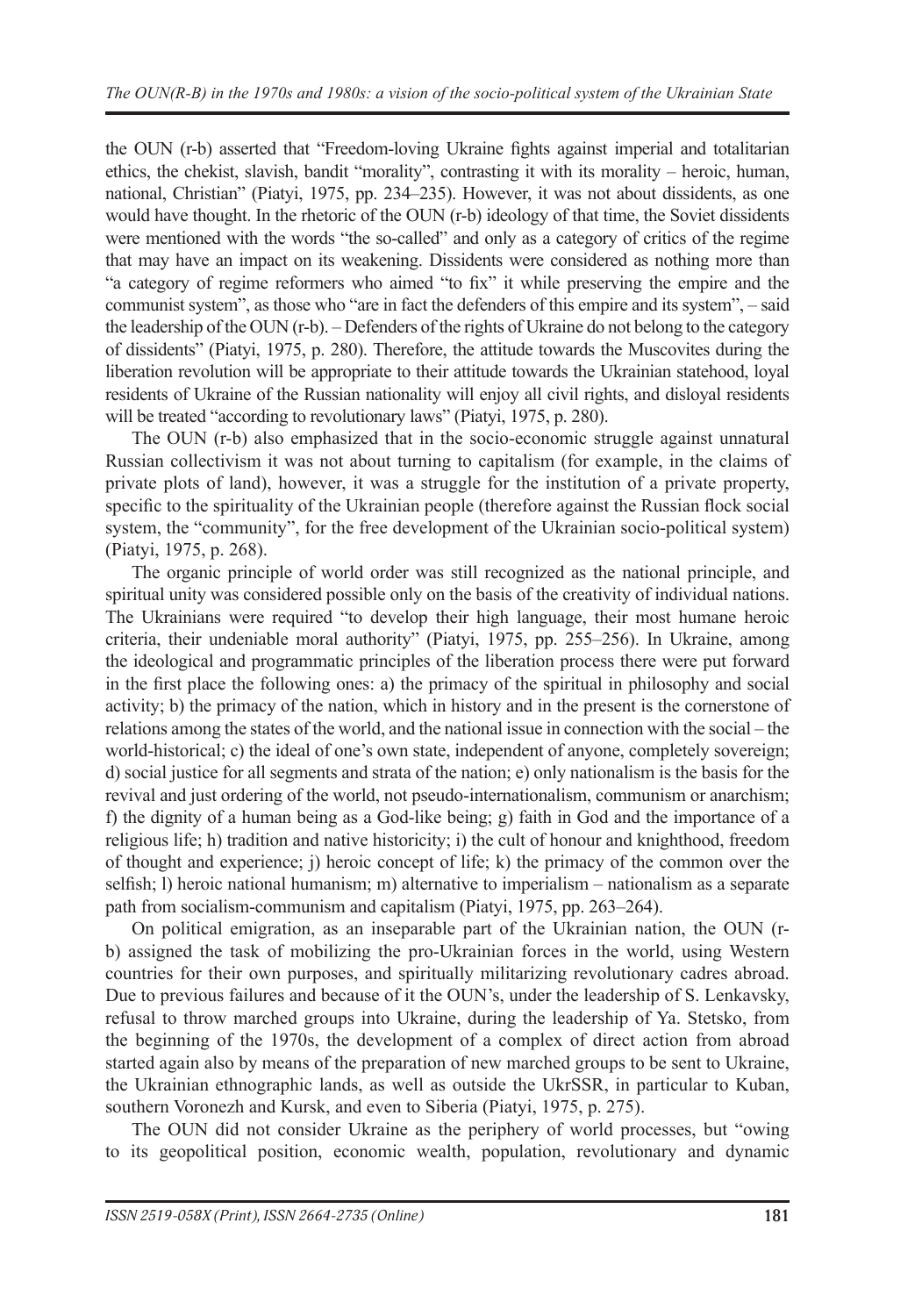human potential, ideological and political concept of a new just order in the geopolitical space of Europe and Asia", considered it as a global issue of international politics. It was assumed that in the international context, an independent Ukrainian State "will guarantee the independence of Eastern European and neighboring Asian nations", and "the harmonious political and economic cooperation of free Ukraine with those peoples will open the door wide for the improvement of relations in Eastern Europe and neighboring Asia, and will be of great importance for the future of the whole of Europe" (Piatyi, 1975, p. 302). As a result, the prison of the peoples (the USSR) in the Eurasian space will be destroyed, which will be crucial for the new structure of forces on other continents (Piatyi, 1975, p. 302).

There were two visions of the idea of united Europe. If there were strong united Western Europe based on Europe-homeland (rather than a socialist attempt to nurture or diminish the weight of nations), with a projection of the decolonization of the European continent (i. e., the liquidation of the Russian Empire and the return of national independence to the enslaved peoples in the USSR and in the satellite countries), – then such event development would be recognized as positive, and Western Europe would play its creative role in regulating relations and lasting just peace not only on the European continent. However, the idea of Western European federation with a dominant role of one or another power, as predicted by the OUN leadership (r-b), would be a new imperial form, and the domination of socialist parties in various countries of Western Europe would allow Moscow to infiltrate and demobilize this formation. Therefore, the OUN (r-b) believed that Western Europe could not create any other long-term formation, except military and economic to defend against Moscow's attack, with the prospect of supporting the liberation struggle of the enslaved peoples in the USSR and satellite countries.

Under the conditions of strong Western Europe, the bi-race of forces would become impossible, since its (including Great Britain) economic and technological potential would exceeded the capacity of the USSR. Therefore, the OUN (r-b) considered the unification of Western Europe as the creation of an important anti-Russian bastion, rather than a long-term formation. After all, Western Europe was only a part of Europe, and therefore the enslaved nations would be able to take an independent position concerning the idea of united Europe only when they had their own independent nation-states. It was added that the economic integration of Western countries and efforts to create European federation or confederation could serve as a pretext for Moscow, to state that the period of "small" independent states in Europe is over and that integration in the West requires integration and the maintenance of "federal" ties in the East. Thus, the conclusion was made: building European military capacity (including nuclear), in partnership and alliance with the United States, – in the interest of free and enslaved nations, if the appropriate precondition is met. The precondition is the policy of liberation of enslaved peoples. It was also pointed out that there was a problem not with the disarmament of the free world, but on the contrary – its rearmament, in particular with conventional weapons. Under such circumstances the OUN (r-b) gave an important role to the psychological and political war, as a prerequisite for the insurgent war, which should turn into a liberated conventional just war of enslaved nations against the Russian occupier. The enslaved nations were a spiritual superpower and the decisive force of the era (Piatyi, 1975, pp. 306–307).

Renewed Christianity, which, according to the OUN leadership, was already growing in opposition to the leadership of the official Churches of that time, as opposed to the ruling circles of the Western Churches, the Vatican, the World Council of Churches, etc., was to become superpower (Piatyi, 1975, pp. 313–314). As for the issue of the Ukrainian Church, the OUN (r-b) advocated the establishment of patriarchy in both the Orthodox Church and the Greek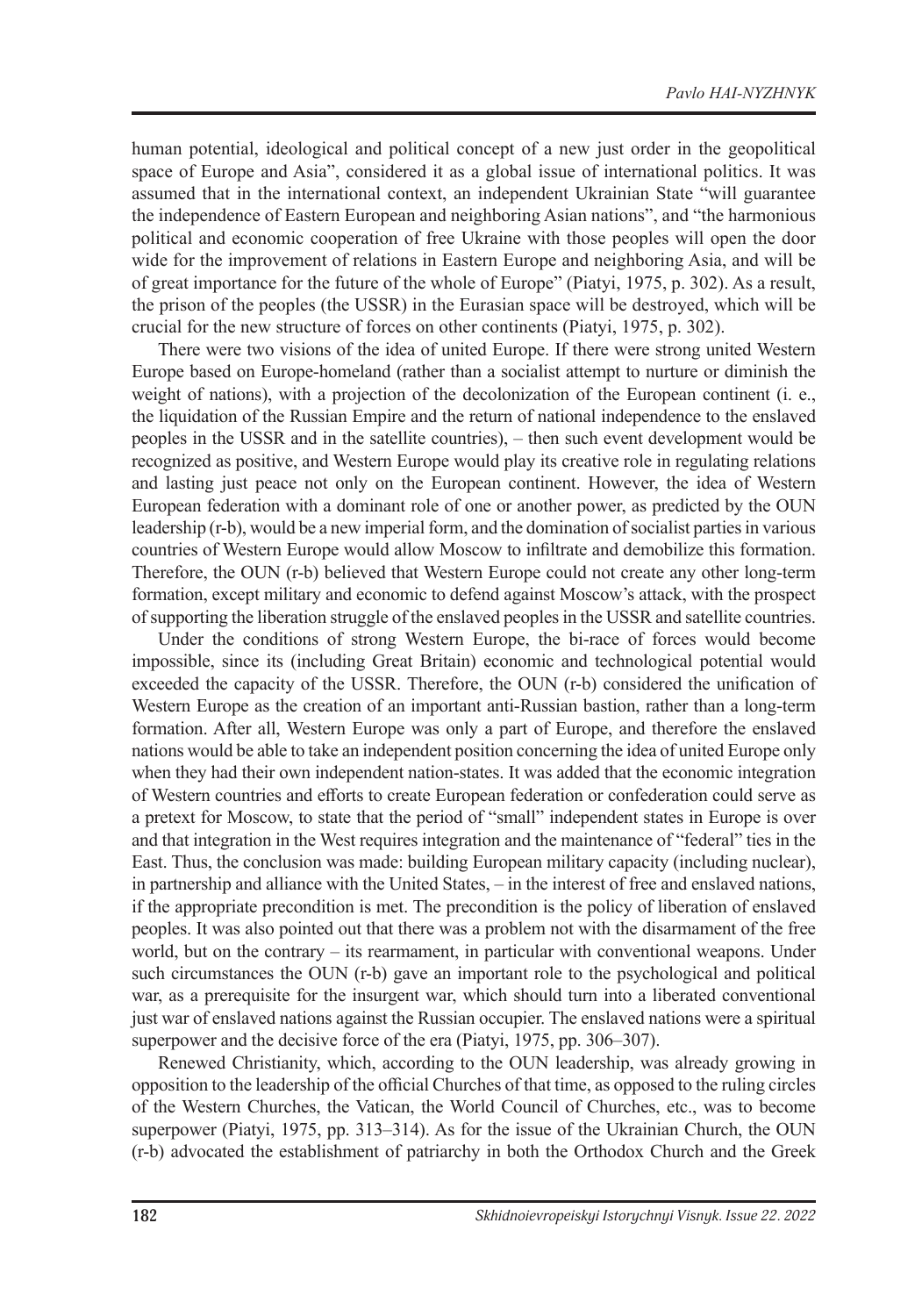Catholic Church, and therefore, for example, considered positive the unification of the UAOC diocese at the joint Council of Bishops on October 18, 1971 and the resolution of the Synod of Archbishops of October 4, 1969 in Rome on the locality of the UCC and the patriarchate of the Supreme Archbishop, as well as the action of the clergy and laity for recognizing and implementing the locality of the UCC and the Ukrainian Catholic Patriarchate headed by Patriarch Joseph (Slipy). The OUN (r-b) identified as an urgent main task the achievements of the Ukrainian Catholic Patriarchate and the unification of all metropolitans of the Orthodox Church into a single UAOC. The OUN (r-b) also expressed support for the Ukrainian Protestant Churches in their struggle against atheism and the Russian violence in the USSR and, at the same time, identified "Jehovah's Witnesses", "the Pentecostals", "the Adventists", etc., as the sects. The organization called on the faithful to demand conducting church services in the Ukrainian language and to support priests who want the best for their people, noting that "Sundays and religious holidays should be celebrated" (Piatyi, 1975, pp. 332–334).

"The leadership of the OUN (r-b) also emphasized that "it opposes all discrimination against nations, racism, elder brotherhood, anti-Semitism, the theory of any herrenfolk, national socialism and all kinds of totalitarianism", seeks to reach "an understanding with the Polish people on the basis of ethnographic delimitation of the borders between the two peoples and on the basis of respect for the state of each of them and a common front against common enemies", that "fights against the Russian Empire, not against the state of the Russian people in its ethnographic territory", and considered Ukraine's natural allies, above all, "peoples enslaved in the USSR and in satellite countries" (Piatyi, 1975, pp. 315–316). At the same time, relying unconditionally on the Ukrainian people's own strength in the national liberation struggle, the leadership of the Organization took into account that the imperatives of the liberation struggle of the Ukrainian people demanded to take into consideration all possibilities of international conjuncture and various specific situations (eg, tensions between the USSR and China or the United States) to raise and resolve the Ukrainian issue positively (Piatyi, 1975, pp. 316–317, 319). If the West were unable to implement, let's say, an offensive attack against Russia for the liberation of enslaved peoples, in particular, at the UNO tribune, the OUN (r-b) advocated the UNO (as a forum for Russian and communist sabotage and propaganda) and the creation of another international organization with spokesmen of free and enslaved nations, but without Moscow agents. As a result, free, sovereign nation-states would emerge, and by the OUN (r-b) all sorts of state "unions", "federations", etc., were considered historical anachronisms and misleading slogans of the imperialists to deceive the people ("The [O]UN Charter, the [O]UN Resolution on Decolonization and the Universal Declaration of Human Rights must be implemented worldwide") (Piatyi, 1975, pp. 320–322).

In the 1980s, the OUN (r-b) expressed numerous claims that "the era of revolutions and liberation wars was finally coming" and the belief that "no thermonuclear weapons would stand up to liberation nationalisms because it is also in our hands" that "nations have risen, there is nothing to break them!" and that the Ukrainian alternative, which the West neglected in World War II, "free nations will not neglect World War III if they do not want to go with their wives and children with the smoke of fires" (Manifest, 1981, p. 10). It was stated in *the Manifesto of the OUN*, proclaimed in the autumn of 1981 at VI Grand Assembly. Even at the beginning of the 1980s, the OUN (r-b) renounced National Socialism, fascism and racism repeatedly, and once again positioned its nationalist movement as extracurricular and traditionalist, social and democratic, anti-capitalist and anti-imperialist, anti-colonial and anti-totalitarian, etc. (Manifest, 1981, pp. 14–15).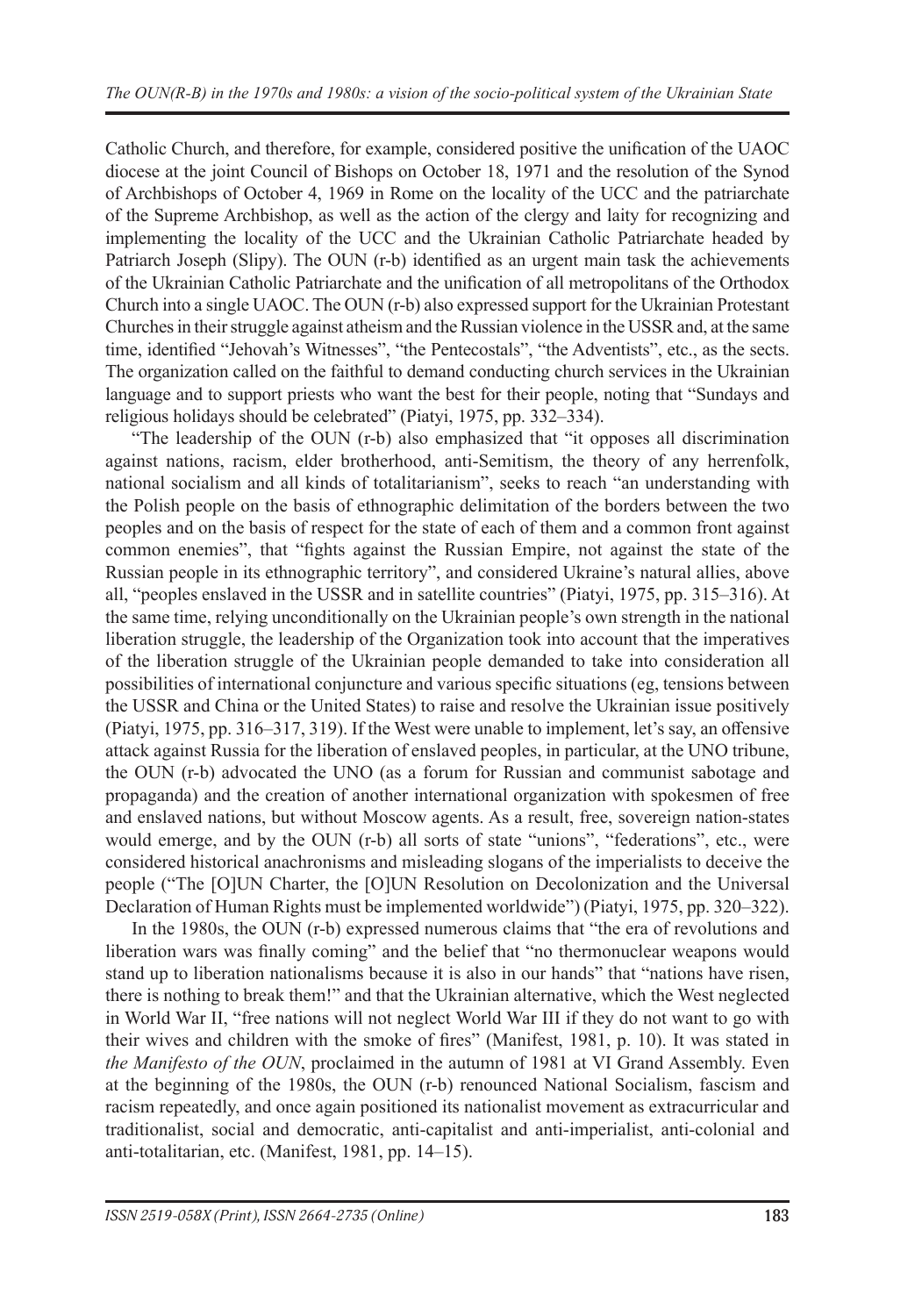In the autumn of 1981, *VI Grand Assembly of the OUN* considered the political situation in the world, in the USSR and in particular in Ukraine, focused on a comprehensive analysis of the "modern revolutionary situation in Ukraine and in the whole complex of the Russian imperial colonial domination" (Shostyi, 1984, p. 6). However, dissidents were no longer mentioned with the words "the so-called" but "heroic political prisoners" and once again the OUN declared the eve of the national revolution. The address of VI Grand Assembly to the Ukrainians in the free world on behalf of its presidium, in particular, stated: "The heroic attitude of the Ukrainian political prisoners, strengthened by the activities of the unconquered and revolutionary forces of Warring Ukraine, the growing rise of the Christian faith among people, intensification of youth participation in patriotic actions, growing resistance of the general public to chauvinistic Russification in Ukraine – all these phenomena indicate that the next stage of the Ukrainian liberation struggle, the stage of mass heroism is maturing" (Shostyi, 1984, pp. 101–102). In the greeting to the Ukrainian people in their native lands, in the penitentiary and scattered throughout the Russian Empire, the OUN (r-b) called on everyone to stand up and be ready for a nationwide uprising!" (Shostyi, 1984, p. 123).

One of the central issues discussed at Grand Assembly of 1981 was the threat of global or limited thermonuclear war, an alternative to which was recognized as the national liberation revolutions of Ukraine and other enslaved peoples. Ya. Stetsko ("St. Osinsky") noted in this regard: "The concept of a limited thermonuclear war is not a solution to the global political crisis, because it can lead to unlimited nuclear war. Therefore, there is our alternative, which, for the time being, is still in a potential state in terms of its dynamic understanding by the official West. It is no longer in drawers as a reserve, but as a matter of thought" (Shostyi, 1984, p. 53). There was mentioned, in particular, the war in Afghanistan, which created a new international situation around the USSR, and the need for the OUN (r-b) to involve into this complex conflict in order to mobilize the Islamic world against Russia and to contribute to the political decay among the Soviet soldiers with the help of the OUN and ABN leaflets and a radio station. In this context, Ya. Stetsko also declared his intention to address "Western officials with a proposal of appropriate suggestions concerning the actions aimed at the collapse of the Russian Empire, in accordance with the slogan "Nothing without us about us", singling out Ukraine as the central problem of this front and as its leading force. Therefore, he was convinced that it was in Afghanistan that the Ukrainian issue would move forward, and therefore the Ukrainians should be interested in maintaining the Afghan front as long as possible and create other fronts by forming the pro-Ukrainian positions among the Islamic world systematically (Shostyi, 1984, p. 54). And this is not surprising, because according to Ya. Stetsko, even at that time the world was in a state of World War III (Shostyi, 1984, p. 517). At the same time, however, the circles of "Wiesenthal-type were condemned, who, for American money, initiated lawsuits against the Ukrainians, including the OUN supporters in ZSA, in Canada, according to the KGB's plan, to isolate the OUN from Western factors as a "German collaborator" and weaken Ukraine's sympathetic attitude towards Israel" (Shostyi, 1984, p. 54). Thus, the conclusion was categorical and in the style of the 1940s: "Making the OUN a collaborating organization is vivid work of the Bolsheviks served by international Judaism together with the Masonic mafia, in which it largely dominated" (Shostyi, 1984, p. 55).

In general, the worldview of the OUN (r-b) coincided with its thesis that the revival of the humanity should be based on the idea of the nation not the idea of unlimited arbitrariness of an individual, on the idea of a national social human being – not a liberal selfish individual (Shostyi, 1984, p. 134). According to the worldview of the OUN, it was believed that the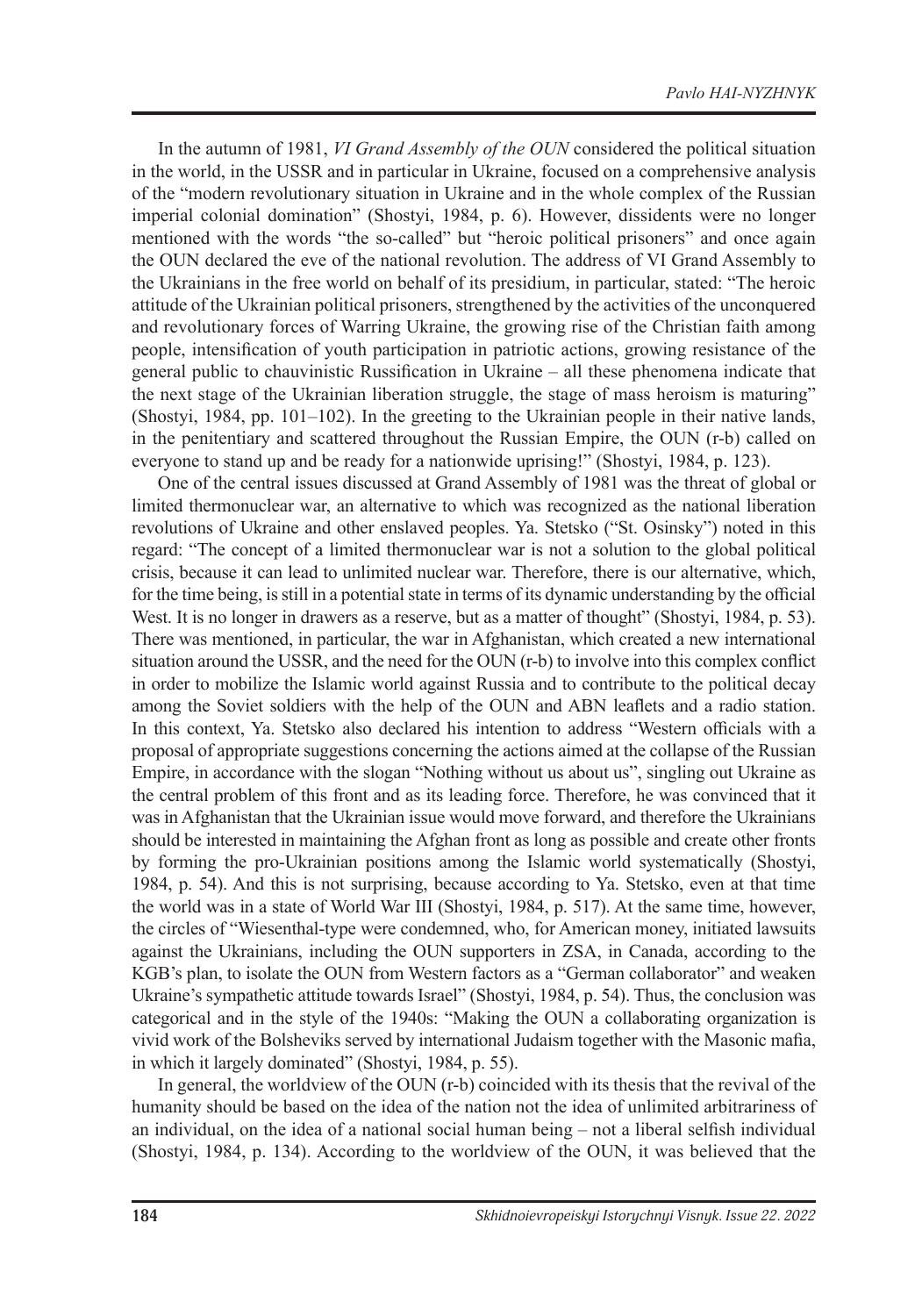new state and socio-political system in Ukraine "should be based on the idea of a nationcommunity, and not the exclusive selfishness of an individual; the good of the family, not hedonism and sexualism; a national social, public Human Being, not class-hating and a mutual devouring; a Nation, not a class; cooperation of all segments of the nation and the exclusion of exploitation of one part of the nation by another" (Shostyi, 1984, p. 138).

The OUN leadership thought, again in the spirit of the already overthrown Salazar corporatism, that one of such form of a socio-political system was the transition of power from political parties in the demoliberal system to organized social formations-professions, such as trade unions or technocratic associations. This transition, in the OUN leadership's opinion, would indicate that a new factor in the will of the people should be taken into account when respecting the desire to create political formations that should not have a class basis, only a national one. This would mean, that instead of creating political formations on the basis of demoliberalism, they should be created on the basis of a nationalist worldview with an emphasis on one or another vital national rather than class issues. Freedom and human rights and sovereignty of the nation can be achieved not only by means of a demoliberal system. The Ukrainian democracy, according to ideologues of the OUN leadership (Ya. Stetsko) existed when demoliberalism did not yet exist in the West, and therefore, the state should be built on its priorities, respecting a Human Being – God-like being – within the Nation, which is the creature of God (Shostyi, 1984, pp. 138–139).

In his report "The Ethos of Labour and the Ideal of the Hero", Ya. Stetsko outlined his own vision based on the socio-political system of the future Ukrainian State. In the report, he pointed out that the OUN fought for the three divisions of power that would best ensure the rule of law, in particular: the independence of the legislative, executive and judicial branches, as well as for establishment of broad self-government at the lower territorial levels (regions, counties, cities, rural communities). It was stated that national minorities would have guaranteed rights to free development of their special identity. Socio-political issues were to be based on the specific values, characteristics, aspirations, needs and moral and ethical values of the Ukrainian nation. The state had to ensure the right of every citizen to private property and a guarantee for every inhabitant of Ukraine to decent living conditions, personal security, increased welfare level and social security. The totalitarian, monocratic, colonial and collectivist system introduced in Ukraine by the Russian occupiers would be subject to complete destruction and eradication, as well as collective farm systems, internal passport systems in the state, etc. Social justice and equality should create equal conditions for work and use of the products of one's own labour under the conditions of the widest possible mass ownership, as a basis for the full use of the products of free labour of each individual-producent. At the same time, the idea of free labour, which was stated by the author as the main key to the OUN's social programme, in his vision of the nationalist concept of society, a priori excluded the presence of the so-called hired labour (there was recognized the division into different kinds of labour, the value of which is determined by the usefulness to society) (Shostyi, 1984, pp. 431–432).

It was declared consistently that "the Ukrainian national liberation struggle was waged in the plane of "superclassism" in the sense that in the future USSD the socio-political relations must be so concluded, that no "class" or stratum of people would be able to have a dominant economic position in society in order to be able to usurp various privileges and exploit other parts of people" (Shostyi, 1984, pp. 430–431). According to the concept of Ya. Stetsko, the nationalist system will eliminate the injustices of the system of financial capitalism and especially communism, since each of these systems was classocratic, class, not nationcratic, supraclass, nationwide.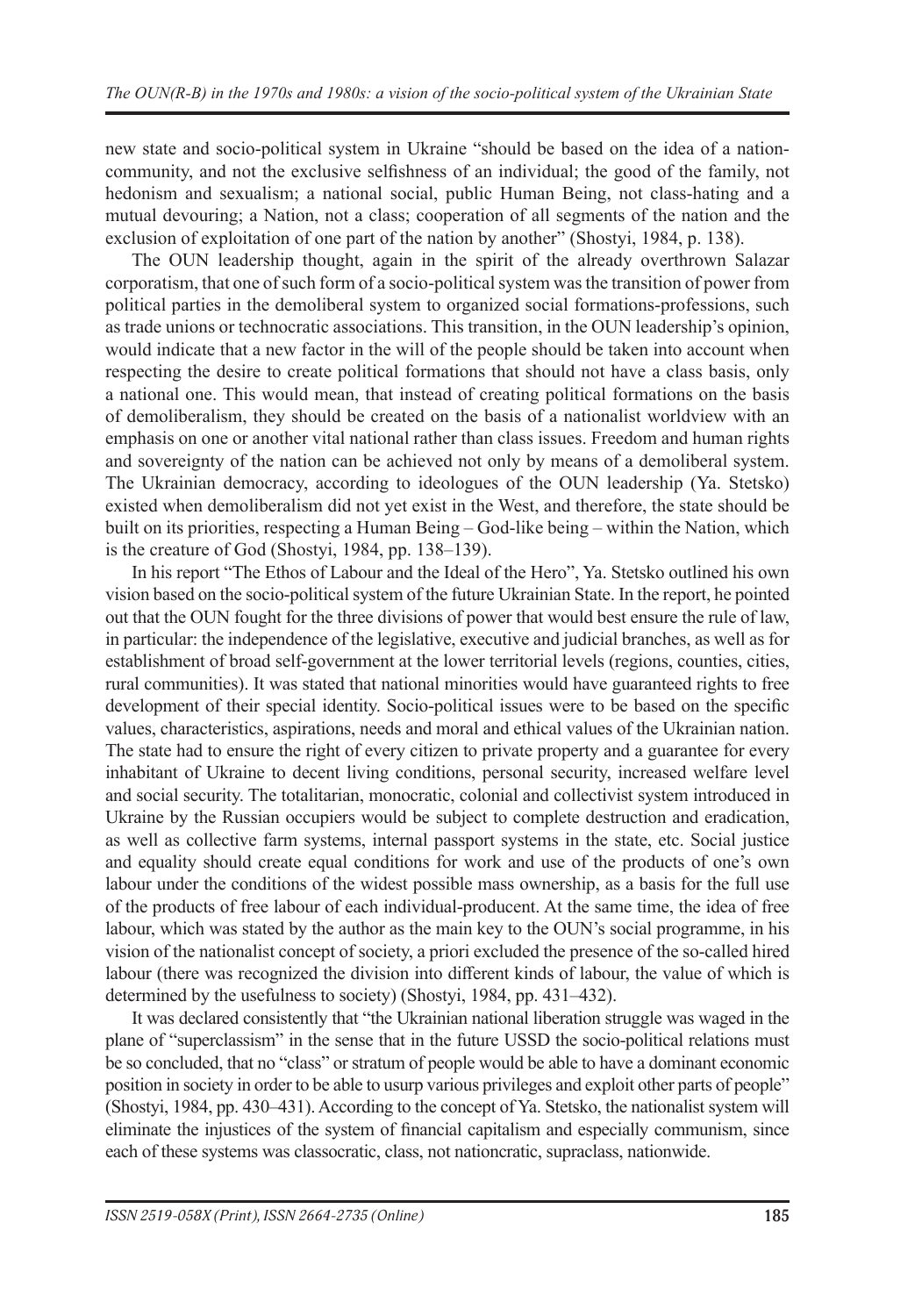In the Ukrainian State, peasants should receive a plot of land free of charge in the amount of labour farms as their private hereditary property, and all other people who want to work in food sphere, would receive appropriate assistance for free food production at factorries or small enterprises and could, after providing all the people with food, be also free to export various products to other countries. At the same time, the OUN will promote the creation of economic cooperatives, unions or other forms of management, depending on the will of peasants and food producents.

Means of communication and transport (public) will be either owned by the state or private-group, but under state control. The issue of ownership of mineral resources, energy products, forests and inland waters in the country, and the ownership of heavy industry and transport was to be decided by state and provincial (regional) legislatures in the aspect of state or social property. In industry, workers must have consensus in major economic and administrative matters. The greatest possible private and group initiatives in the creation of enterprises would be allowed. The main regulator of the national economy was to be market relations, not the centralist state plan and state totalitarian rule. In the country there could coexist public, private and cooperative banking and credit systems, regulated by the state, but the Ukrainian banking system should not become dependent on any foreign capital. According to Ya. Stetsko, the OUN also advocated the full right of workers to strike within the limits set by law and the situation, whereas it is a means of equitable distribution of income, social security and the improvement of working and living conditions, as well as for the right of workers to form their own professional and trade unions as a means of obtaining better economic and social conditions (Shostyi, 1984, pp. 433–434).

In the area of social security, the state had to establish a decent minimum salary that would provide basic conditions of personal and family life, as well as medical care, but with the consideration and admission of regional, local and private initiative and entrepreneurship in the care of medicine, hygiene and a high level of public health. Every able-bodied person had to be provided with the opportunity to work in the private, public or state sectors. At the same time, every citizen would have the right to choose or change work, occupation and place of residence freely. Complete equality was also to be established in socio-economic life for all citizens of Ukraine, regardless of gender, religion, origin or political views.

Outside Ukraine, all those people "whom the enemy occupation regime sent to carry out their imperial goals and they carried out these tasks" would be relocated (deported), and criminals of the occupation system should be punished for the extermination, oppression and exploitation of the Ukrainian people. At the same time, the Ukrainian State would provide assistance to all those Ukrainians who, as a result of the enslavement of Ukraine, found themselves outside its borders and who would like to return to Ukraine. The state also had to provide all necessary assistance to those Ukrainians who suffered as a result of enemy enslavement and participation in the liberation struggle. In particular, members of the families of fighters for the liberation of Ukraine had to obtain proper living conditions, and veterans of the liberation struggle, especially the disabled, should be under the full care of the community. The Ukrainian State will demand that the occupiers pay compensation to all victims during the occupation (Shostyi, 1984, pp. 435–436).

Concerning education, Ya. Stetsko, speaking on behalf of the OUN, stated that the Organization saw in the future Ukrainian State the policy of promoting the spread and development of free education, assuring all citizens of the best educational opportunities and equal access to appropriate educational institutions for all who wish to acquire knowledge.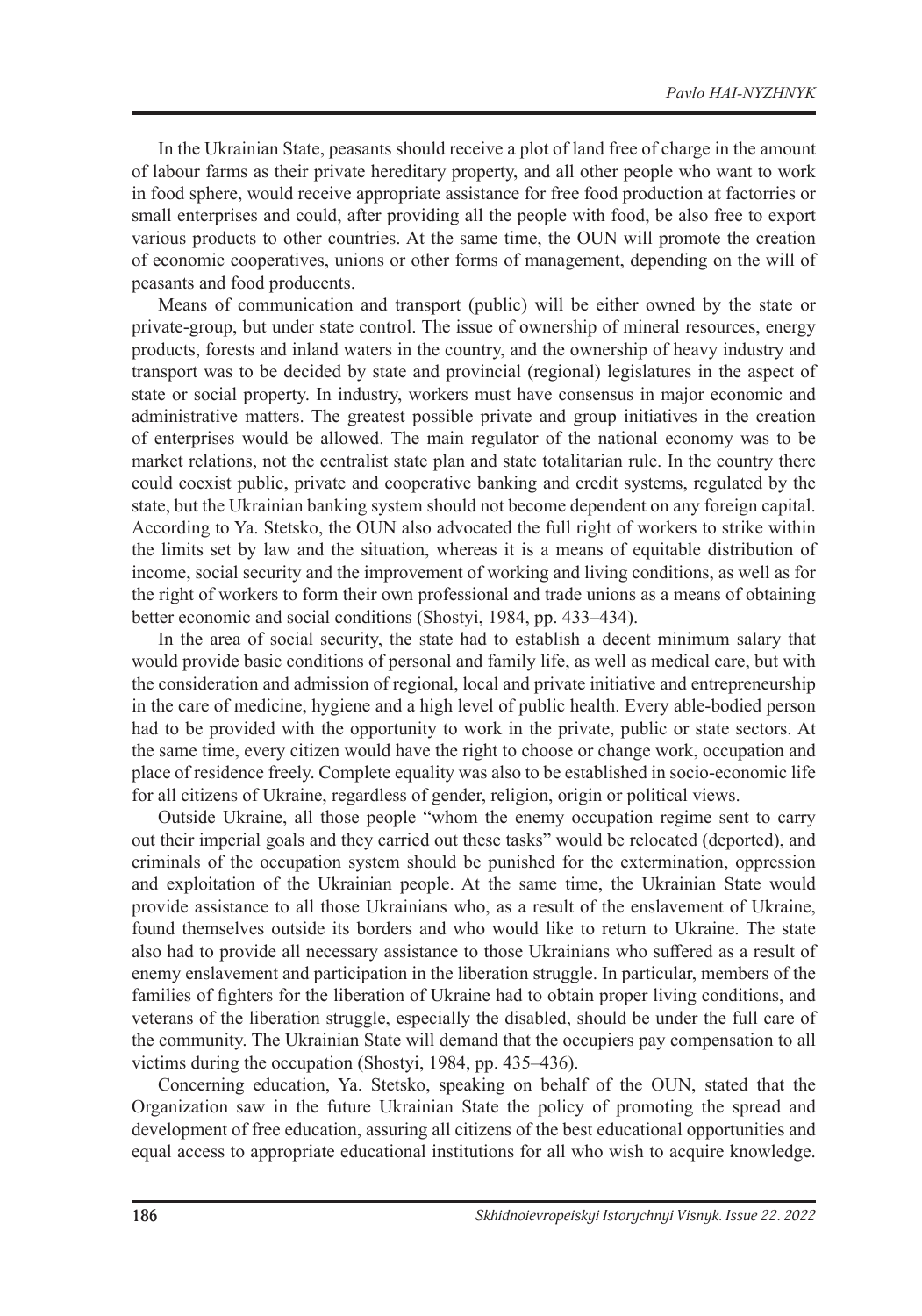Lower and secondary general and vocational education should be free and accessible to all, and access to higher education should be equally open to all by means of examinations (opportunities for private, local and minority schools were to be allowed for different special areas). According to Ya. Stetsko, in the Ukrainian educational system, religion, should be included in the school curriculum as a compulsory subject. The teaching of religion should be organized in such a way as to meet the religious needs of students of all faiths.

In the future independent Ukraine the church and the state will be two independent sectors of a single organism, which would have to cooperate as closely as possible and help each other. However, "militant atheism", as well as the activities of groups that weaken and destroy national spirituality, will be prohibited. Taking into account the special role of the Christian religion in the life of the Ukrainian nation, the OUN sought to ensure that all conditions for the free development of the Churches and their organizations were provided in the Ukrainian State. In addition, the state was to promote the patriarchal structuring of the Ukrainian Christian Churches. At the same time, despite the free action of the Christian Churches, full freedom to other religions should be ensured in the Ukrainian State. The Russian Orthodox Church should be banned in Ukraine, and all its influence eradicated.

Despite the fact that the OUN (r-b) was against the promotion of atheism by the state, it supported the provision of freedom of conscience. At the same time, the state was to promote the development and dissemination, including outside Ukraine, of a cultural life and creativity of the Ukrainian cultural figures. The Ministry of Culture will have the task of assisting cultural processes, but without restricting the principle of free creativity and without granting privileges to individual groups. All the harmful effects of Russification, the Russian anti-human and murderous culture, as a result of the cultural enslavement of Ukraine by Russia, were to be get rid of (Shostyi, 1984, pp. 336–337).

During the lifetime of Ya. Stetsko, who died on July 5, 1986 in Munich, preparations began for the next *VII Grand Assembly of the OUN*. For this purpose, 15 commissions and their leaders were appointed. After the death of Ya. Stetsko, V. Oleskiv became acting head of the OUN leadership ("V. Коsovych", "Оrlyk"), who chaired this Grand Assembly (Chairman of the Presidium was V. Krymsky) in October of 1987 and opened it with his speech (Somyi, 1988, pp. 36, 5). The head of the Main Board of the OUN was elected *an engineer Vasyl Oleskiv*, who had previously been the head of the OUN Regional Affairs Sector  $(r-b)$ , the leader of the OUN TP in Great Britain (1955 – 1963), a participant in seven Grand Assemblies and a member of the Main Board, Deputy Chairman of the Board under the leadership of Ya. Stetsko.

In three programme reports of the Assembly it was summarized: a) the state of the national liberation struggle in Ukraine under conditions of Moscow's efforts to reform and modernize the Russian Empire – determination of the OUN tasks for the next years; b) the relevance of the main principles of the OUN's foreign policy in the current international activity of reconciliation between Western powers and the Russian Empire, a significant rely on the people's own forces and on the common front of the liberation movements of all nations enslaved by Russia; c) inclusion of the new young generation in the OUN and in the national liberation processes both in the native lands and in the diaspora (Somyi, 1988, p. 6). In the ideological programme area, an extract of current resolutions of the previous Grand Assemblies with certain additions was adopted, which in fact were not qualitatively or evolutionarily updated from the decrees and principles of IV Grand Assembly of 1968 (Hai-Nyzhnyk, 2017; Hai-Nyzhnyk, 2020). To a certain extent, only the resolutions in the sphere of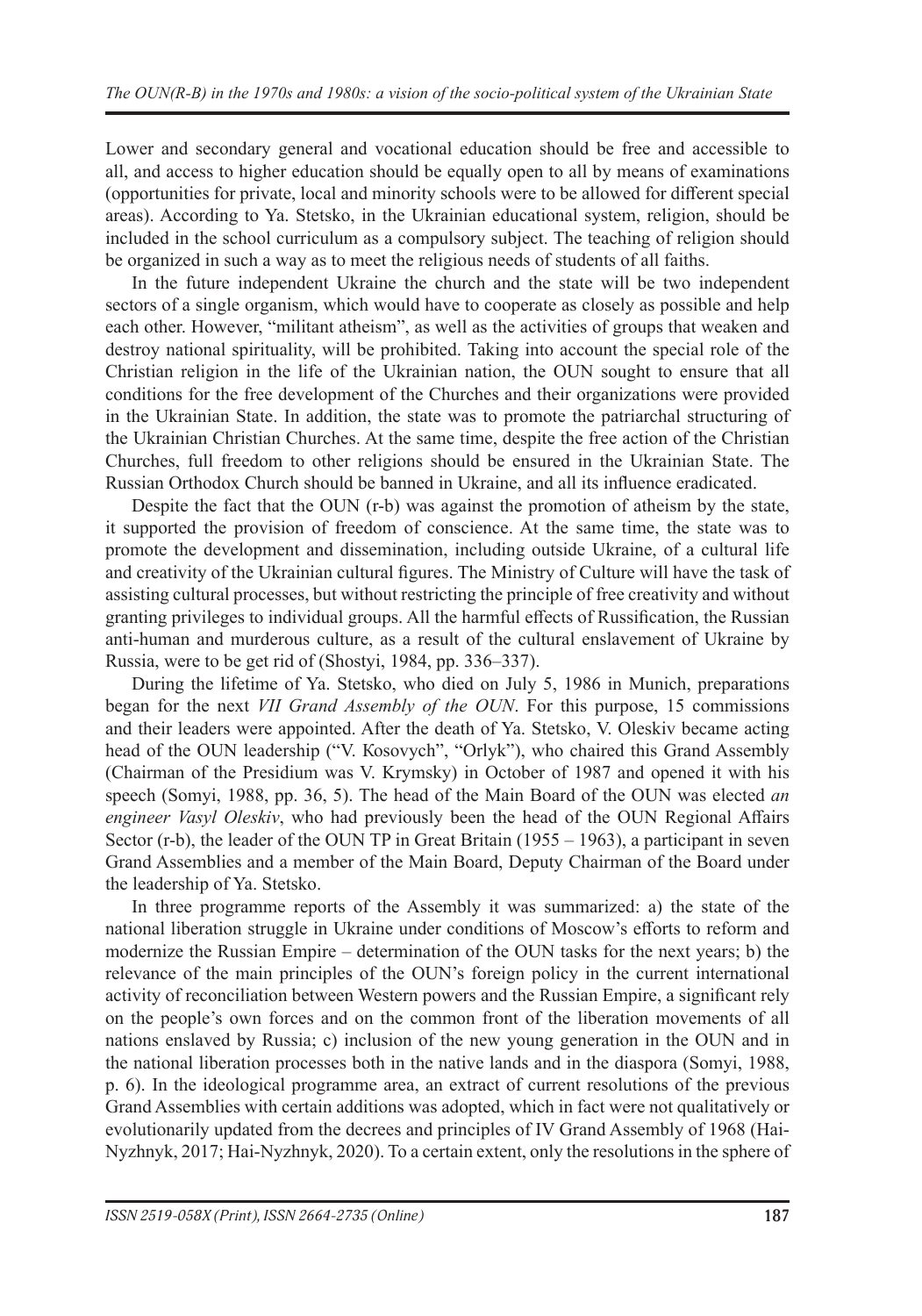the Ukrainian cultural front and in terms of rather superficial slogans concerning the state of the Ukrainian science, including diaspora science, were enlarged, but not fundamentally. As for the socio-economic sphere and social and civil rights, etc., in the future Ukrainian State, the resolutions of VII Grand Assembly practically word for word duplicated the theses of the previous V and VI Grand Assemblies of the Organization (1974 and 1981, respectively) (Somyi, 1988, pp. 109–112), which, in turn, were a copy of the resolutions of the IV Grand Assembly of the OUN in 1968, which testifies to the intellectual crisis, ideological and theoretical stagnation of nationalist thought in the ranks of the OUN (r-b) in the context of a dynamic change in the world and in Ukraine during the period of twenty years.

At VII Grand Assembly of the OUN it was also mentioned that in 1968 its IV Grand Assembly under the leadership of Ya. Stetsko emphasized the need to establish a political liberation center, based on the revolutionary liberation concept, on the principles and in time, which the leadership of the Organization recognized as relevant and expedient in connection with the state revolutionary formations, initiated by the OUN, in particular the Ukrainian State Board in 1941. The period of the beginning of the 1940s, in fact the OUN's attempt to restore the Ukrainian State in 1941, was mentioned at VI Grand Assembly in 1981 in the context of the idea to revive *the Ukrainian State Board* in the latest political sphere, briefly headed by Ya. Stetsko after the Act of June of 30 and soon liquidated by the Germans. At the same time, in the way required by the Organization and its leader, the historical legacy was somewhat prepared to please the new political ambitions of the OUN leadership (r-b) and the personal pride of Ya. Stetsko. Thus, it was claimed that "the Ukrainian State Board was established by the will of the Ukrainian people on June 30, 1941, confirmed with great enthusiasm by the national approval throughout Ukraine, in particular, a plebiscite of the blood of the best sons of Ukraine, regardless of domestic Ukrainian political beliefs, with an overwhelming majority of the OUN members, the OUN groups, Wives of Ukrainian Nationalists (DUN), soldiers of the Ukrainian Insurgent Army, never declared its solution, never obeyed the will of any occupier of Ukraine, and courageously defended the ideal of the nation – the Ukrainian Sovereign Conciliar State" and even more – that "the UDP and the Council of Seniors were the only democratic government and the only democratic parliament on the European territory of that time" (Shostyi, 1984, pp. 125–127). In addition, at VI Grand Assembly it was stated that the UDP, as the state institution, had never been liquidated, in part due to its long-term systematic preservation and continuation of "this bright state tradition in the history of our nation" and its gradual development by the chairman of the UDP, i.e., – by Ya. Stetsko (Shostyi, 1984, p. 129). At the same time, in 1986, after the death of Ya. Stetsko, the non-existent UDP was formally headed by an engineer B. Fedorak, under whose leadership there were established (also only nominally) three resorts: foreign, domestic and financial.

In 1987, VII Grand Assembly of the Organization took into consideration the fact that the Ukrainian State Government, which in fact existed only on paper and had no weight in the ranks of the OUN, nor among emigrant and diaspora circles, after the death of Ya. Stetsko was headed by Bohdan Fedorak, who after World War II was an inconspicuous, in the political sense, director of the Ukrainian Cultural Center in Warren (Macomb County, Michigan, the USA)<sup>1</sup>. Thus, VII Grand Assembly adopted Declaration stating:

"1) The Ukrainian State Board (the UDP) is the legitimate state body of the Ukrainian State, restored on June 30, 1941.

<sup>&</sup>lt;sup>1</sup> After the restoration of statehood in 1991, B. Fedorak became Honorary Consul of Ukraine in Detroit (Michigan, the USA).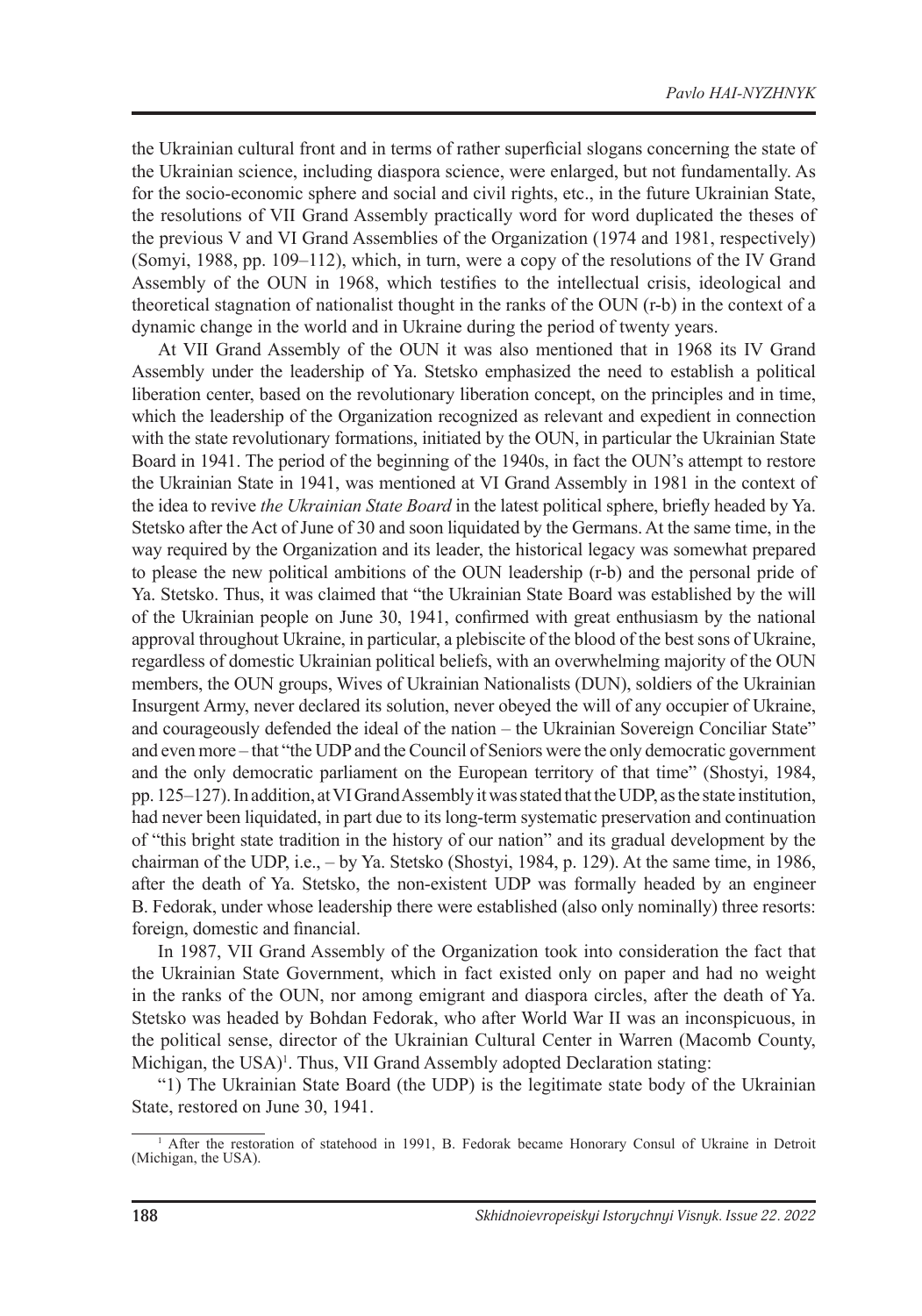2) Over the past decades, the UDP had a renewed mandate from the spokesmen of Unconquered Ukraine, and this mandate was an expression of the broad circles of the Ukrainian patriotic community till nowadays.

3) The UDP carried out a major liberation and political action over the past decades. The UDP is known to and recognized by leading politicians of enslaved and free peoples. The head of the UDP was recognized by prominent personalities of different states and peoples.

4) Therefore, the Great Assembly of the OUN declares its support for the Ukrainian State Board and appeals to the governing bodies of the UDP to use our unique anniversary of the Millennium of the Baptism of Ukraine-Russia to establish the All-Ukrainian State Center.

We believe that together we will obtain the Ukrainian Independent Conciliar State" (Somyi, 1988, pp. 97–98).

Therefore, the UDP was recognized as the latest sovereign government of Ukraine. Therefore, VII Grand Assembly decided to give full support to the UDP in its work, in particular in the direction of the creation of the All-Ukrainian State Center (the ASC) on the basis of the Ukrainian independent formations that existed during the period from 1917 to 1944 (Somyi, 1988, p. 97). It was another attempt of the OUN under the political project of the ASC to unite around itself and under its own leadership "all independent state formations of the 20th century – the UPR, Carpathian Ukraine (1939), UDP (1941) and UGVR (1944)" (Somyi, 1988, p. 176).

According to the decision, first of all, the attempt was made to find a common language with the State Center of the Ukrainian People's Republic in Exile (DC of the Ukrainian People's Republic). In 1987 negotiations began between the UDP and the DC of the UPR, which lasted until 1989. The UDP delegation (of three people) was headed by Omelian Koval, a longtime member of the revolutionary OUN (pseudo "Dyr", "Demian"), a former Auschwitz prisoner, at that time the head of the UDP internal affairs department, secretary of the General Council of Ukrainian Public Organizations in Belgium (1970 – 1991), Secretary General of the Ukrainian Assisstance Committee in Belgium, and since 1987 its head (until 2005). The DC UPR was represented by the Prime Minister of the UPR Prof. Ya. Rudnytsky in the presence of the President of the Ukrainian People's Republic in exile M. Livytsky and one or two members of the Central Committee of the Ukrainian People's Republic)<sup>2</sup>. The course of negotiations in the OUN (r-b) was reported in the following interpretation: "The challenge to the UDP Project by the interlocutors of the Ukrainian People's Republic was obstructed, saying that it would flow into the system of the Ukrainian People's Republic, which had the legitimacy of an exile government. The UPR delegation constantly insisted on the OUN's turn to the UNRada, and there, at its forum, it will be possible to settle all matters, including the creation of the All-Ukrainian State Center. Having exhausted all the arguments in defense of his positions, the President of the Ukrainian People's Republic M. Livytsky stated that he could not recognize the UDP as the second government of Ukraine, and thus its capacity as a partner for further negotiations. This was already the case when an agreement was reached with M. Plaviuk (a chairman of the PUN) on the OUN (m) to take an active part in the UNRada, which was going to conduct its 10th session. Nevertheless, they promised to transfer the issue of the Project to the 10th session of the UNR and invited the OUN delegation to participate in that session. Bearing in mind the good deeds in

<sup>2</sup> Initially, it was assumed that the Central Committee of the Ukrainian People's Republic would be negotiated by a relevant Commission headed by Dr. Shandor, but it was not formed and it did not participate in negotiations with the UDP (actually with the OUN).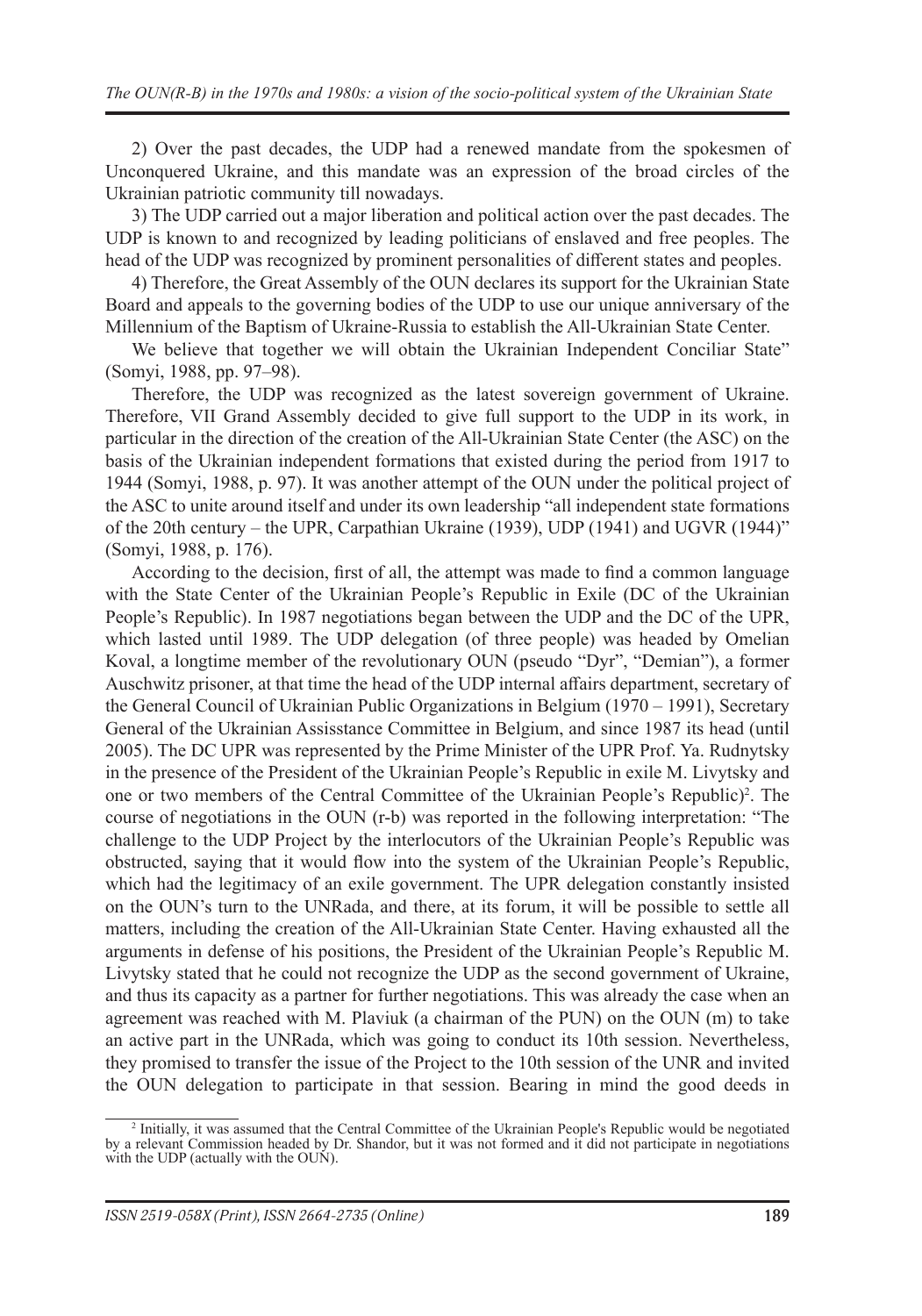connection with political consolidation in the form of the All-Ukrainian State Center and successful action in the interests of Ukraine, the OUN leadership decided to send a twomember observer delegation to the 10th session of the UNRada. The issue of the Project, however, was not considered there, and the resolutions said that the UPR Central Committee should ensure that all political forces consolidate under the UPR flag. To do this, the Central Committee of the Ukrainian People's Republic had to convene a consolidation commission. The UDP made another attempt to clarify the matter of further negotiations, but the new DC of the Ukrainian People's Republic remained in its old position. Correspondence concerning that case between M. Plaviuk and the Chairman of the OUN (r) illustrates the attempt by M. Plaviuk to be involved in negotiations with the Central Committee of the Ukrainian People's Republic to restore the OUN as the part of the UNRada" (Vosmyi, 1991, pp. 182–183). The negotiations ended in failure.

However, despite the obvious anachronism and impracticability of such project (as well as attempts to revive the UDP at the end of twentieth century according to the model of 1941), this intention, even after the adoption of Act of State Sovereignty of Ukraine (July 16, 1990) by the Verkhovna Rada, and almost a month before the proclamation of the state independence of Ukraine, was declared *on July 16, 1991*, at *VIII Extraordinary Grand Assembly of the Organization* under the leadership of Slava Stetsko (a wife of Yaroslav Stetsko) (Vosmyi, 1991, p. 7). Returning to the issue of All-Ukrainian State Center, the OUN, one moretime mentioned the need for it "considering all state acts, beginning with the Acts of January 22, 1918 – 1919, the Act of November 1, 1918 in Lviv, the Act of Carpathian Ukraine of March 14, 1939, the Act of June 30, 1941 in Lviv and the Manifesto of the UHVR of July 1944. The existing state formations originated from those Acts – the Central Committee of the Ukrainian People's Republic and the Ukrainian State Board, should be united into one All-Ukrainian State Center for Coordination of the Ukrainian Liberation Policy until the establishment of legal power in Ukraine by means of free elections" (Vosmyi, 1991, p. 169). At the same time, it was added that the sovereign power of the Ukrainian people, which would be established after free elections on the basis of universal, equal, direct and proportional voting, in the absence of imperial structures, would be elected under the control of the United Nations.

At the Assembly it was stated that the situation in Ukraine and the USSR had reached such a critical point that there could be always an opportunity to start the formation of the USSD. Therefore, the OUN noted that the UDP should prepare for such moment. In this regard, at VIII Extraordinary Grand Assembly it was decided that "The organization must, as far as possible, oppose the colonial system of the USSR the legitimate Ukrainian State represented by the UDP to the colonial system of the USSR" (Vosmyi, 1991, p. 244). It was also pointed out that such opposition should be emphasized in Ukraine and in the countries of free world in order to undermine the prestige and legality of the Ukrainian SSR and strengthen the national statehood. In Ukraine, this mission was to be carried out by such political entities as the Ukrainian Inter-Party Assembly (UIA), the Association "State Independence of Ukraine" (SSU), the Ukrainian Christian Democratic Party (UCDP), the Society of Veterans of the National Liberation Struggle of the 1940s and 1950s, youth nationalist societies, etc. It should be pointed out that the OUN's units in Ukraine were not even mentioned, which testifies to the complete isolation of the Organization's emigration leadership from the realities of sociopolitical life in the Homeland and its ignorance of the real situation in the Homeland and the minimal OUN influence in public and political environment.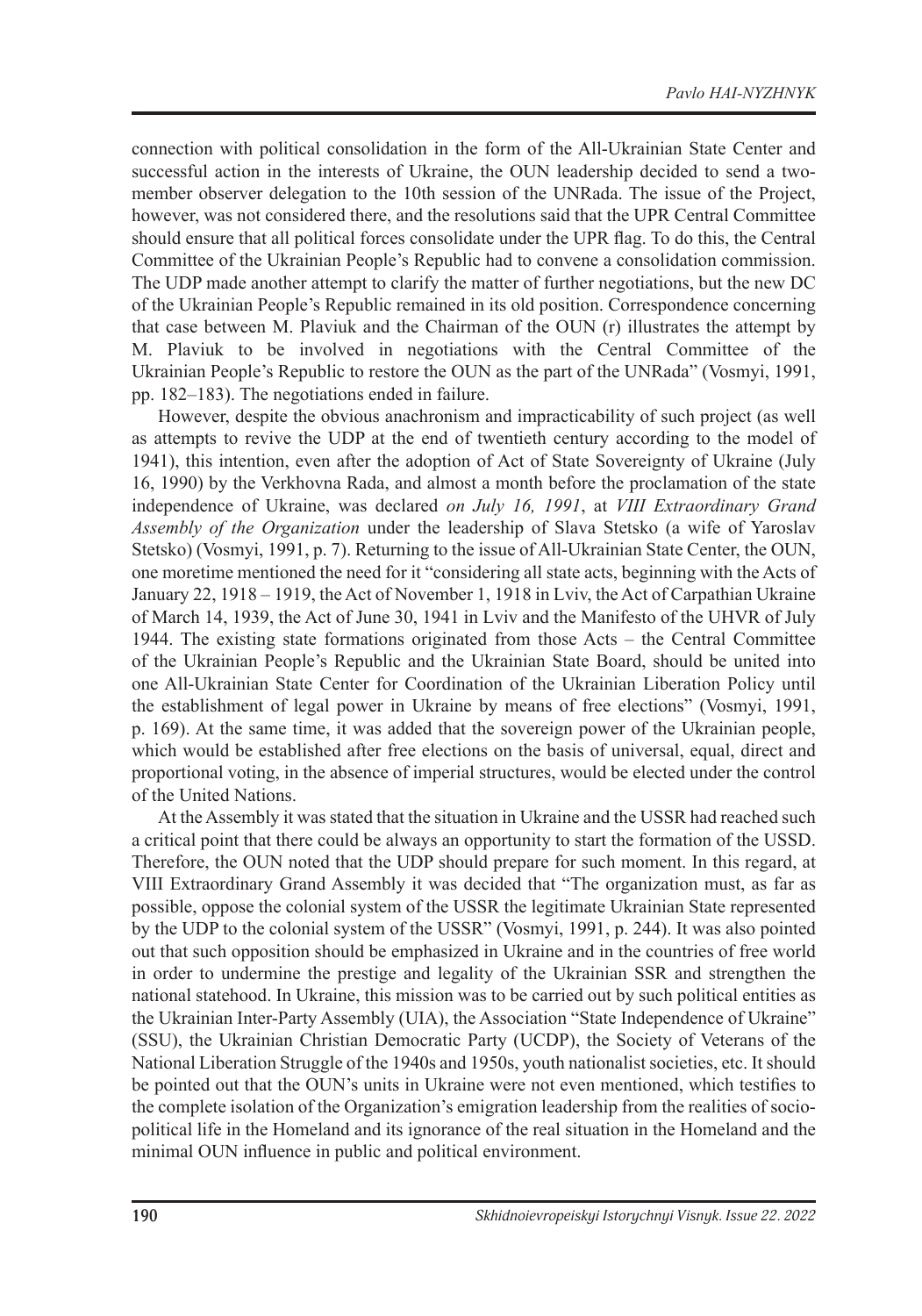At VIII Extraordinary Grand Assembly of the OUN it was also advised the UDP to expand its structure, in particular to form "an appropriate legislature to which people could belong (individuals and groups) that recognize the restored state by the Act of June 30, 1941 as the newestUkrainian State, and with it the longevity of this statehood under the guise of the UDP" (Vosmyi, 1991, p. 245). According to the OUN leadership, millions of Ukrainian citizens could be represented in such a legislative body, and it could, for example, be called "the Ukrainian State Council". When expanding the work of the UDP, it seemed possible to create an independent control body, or even a court. In addition, the OUN leadership believed that with the restoration of the Ukrainian State, in different countries there would be a need for representations of its puppet and existing mostly on paper the UDP, as a basic foundations for the embassies of the future USSD, and during the transitional period of the creation of the state, they could be unofficial spokesmen for the UDP and all those Ukrainian forces that recognize the UDP and would fight for the restoration of the USSD. Taking into consideration the above mentioned, the question arises: was the OUN (r-b) leadership aware of the real state, influence and status of its pocket UDP? Obviously, was not, because, being aware of the realities, VIII NVZ could not state publicly and "gladly" that "the mandate of the UDP is renewed by mass recognition", "by millions of the Ukrainian citizens who sign statements organized by the Ukrainian Inter-Party Assembly and other institutions", etc. (Vosmyi, 1991, pp. 245–246).

Anachronism and detachment from the realities of Ukraine at the beginning of the 1990s were the programme materials of the VIII Extraordinary Grand Assembly, which, oversaturated with pompous and revolutionary slogans in the style of the 1950s – the 1960s, repeated the generalizing theses and statements of IV Grand Assembly of the OUN of 1968 in the socio-economic sphere (Vosmyi, 1991, pp. 166–168, 170). Moreover, even in the summer of 1991, the OUN leadership was unaware of the difference between emigration levels, attitudes and internal Ukrainian problems and worldview ideas, being under the illusion of its own dogma, that "the Ukrainian nation has a ruling force – the Organization of the Ukrainian Nationalists", and "the authority of the OUN is enshrined in historical events" (Vosmyi, 1991, p. 212). In the end, such an ideological and political stupor of the Organization was actually confirmed at the *Conference of the Ukrainian Nationalists*, which took place *on March 28 – 29, 1992* in Kyiv Teachers' House (over 600 participants), by R. Zvarych, a secretary of the OUN leader Yaroslava Stetsko, in his foreword entitled "For a New Life" to the publication of the Conference materials (Konferentsiia, 1992, p. 4). "The OUN defined its programme of state-building long ago, which was worked out in detail at IV Grand Assembly in 1968 and supplemented and clarified at the next Great Assembly", – he said (Konferentsiia, 1992, p. 5).

In her report Ya. Stetsko "The Ukrainian Nationalism and its Role in Consolidating and Building the Ukrainian Independent Conciliar State" spoke about nationalism as a system of the future, without resorting to the interpretation of its updated principles and modernized worldviews, but instead quoted an excerpt on the socio-political plane in the vision of the OUN according to the resolutions of VI Grand Assembly in 1981, not a word about the recent models of the Ukrainian State and the principles of its socio-political system, approved by IV Grand Assembly of the OUN in 1968, which were not repealed by any decisions and resolutions of the latter (Konferentsiia, 1992, pp. 19–22). The leader repeated unspecified theses about private ownership of land and means of production, and that the Ukrainian people should become masters of their land in the Ukrainian Independent Conciliar State. She also said that "it is from this angle that the programme of new state-building of Ukraine and the new world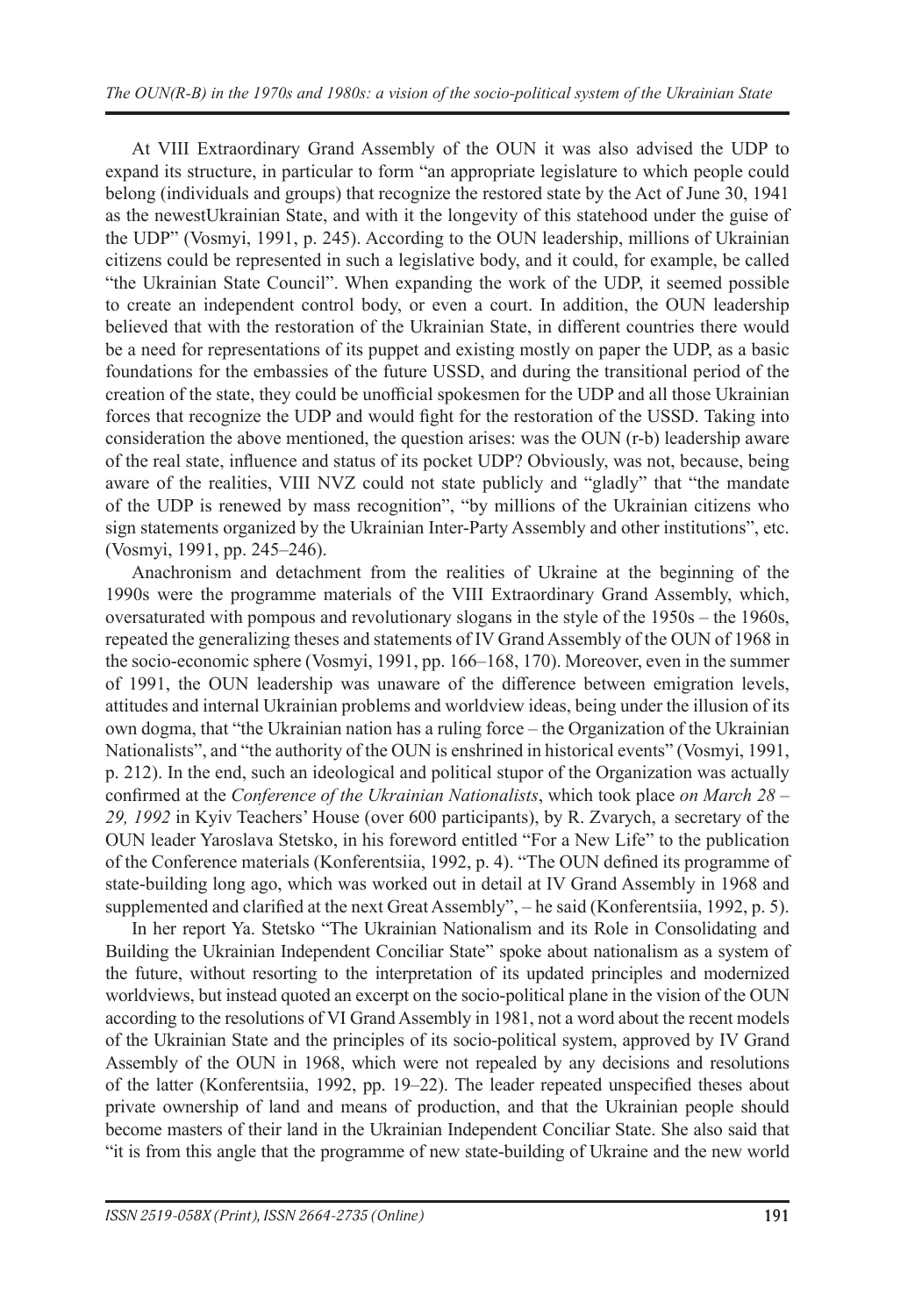order is being developed", again without explaining what was meant and what the essence was (Konferentsiia, 1992, p. 23). As for the military and security aspects, it is worth noting the support of the OUN (r-b) for the nuclear disarmament of the Ukrainian army. "We stand for a nuclear-free Ukraine, but for the destruction of nuclear weapons on our territory, not its export to Russia, so that the growing forces of reaction will not blackmail us and the whole peaceloving world with it", – Ya. Stetsko said in conclusion (Konferentsiia, 1992, pp. 24–25).

The conference ended with the call to life of a new political force – the Congress of the Ukrainian Nationalists (KUN), which in the status of a union of de facto emigrant OUN (r-b) and a number of small Ukrainian nationalist organizations formed a legal political party structure at its Constituent Congress on October 18, 1992 in Kyiv headed by Ya. Stetsko3 and, thus, practically buried and sent to the pages of history the Organization of the Ukrainian Nationalists, which was founded back in 1940 by the Revolutionary Leadership of the OUN headed by S. Bandera.

**The Conclusion.** At the end of the 1980s and the beginning of the 1990s, it became clear that prolonged stays under the conditions of emigrant and diaspora political life during the period of the Iron Curtain and the Cold War caused not only natural demographic (membership) losses in the Organization, which is characteristic of almost all long-term emigrant political circles, but also stagnant phenomena in the ideological and political evolution of worldviews and the concept of the state system of the future of Ukraine in the governing bodies of the OUN (r-b) at the end of the twentieth century, and also led to its gradual organizational decline, which caused crisis in this political force and its unwillingness to interfere in the political and state-building processes in Ukraine powerfully and influentially after the acquisition of state independence.

**Acknowledgements.** The author would like to express sincere gratitude to all members of the editorial board for the given advice during the preparation of the article for publishing.

**Funding.** The author did not receive any financial assistance for research, preparation and publication of the article.

#### **BIBLIOGRAPHY**

**Antonyuk, Ya. & Trofymovych, V.** (2021). Protyborstvo spetssluzhb zakordonnych tsentriv OUN iz KDB (1960-ti – pochatok 1990-ch rr.) [Confrontation between the Special Services of Foreign OUN Centers and the KGB (the 1960s – the beginning of the 1990s)]. *Ukrainsky istorychnyi zhurnal* – *Ukrainian Historical Journal, (3),* 114–125. [in Ukrainian]

**Hai-Nyzhnyk, P.** (2017). Verkhovne kerivnytstvo i partiino-politychna systema USSD u derzhavnytskii modeli OUN(b) 1940-kh – 1960-kh rokiv [The Supreme Leadership and the Party-Political System of the USDS in the State Model of the OUN (b) of the 1940s and the 1960s]. *Ukrainskyi vyzvolnyi rukh* – Ukrainian Liberation Movement, *(22),* 57–84. [in Ukrainian]

**Hai-Nyzhnyk, P.** (2020). *Ukrainska Derzhava: suspilno-politychna model i sotsialno-ekonomichnyi lad v teorii ta ideolohii OUN-b (1940 – 1990 rr.)* [Ukrainian State: socio-political model and socioeconomic system in the theory and ideology of the OUN-b (1940 – 1990)]. Kyiv: Krok, 432 p. [in Ukrainian]

**Konferentsiia** (1992). *Konferentsiia Ukrainskykh Natsionalistiv. Kyiv, 28–29 Bereznia 1992. Dopovidi, Dyskusii, Postanovy* [Conference of the Ukrainian Nationalists. Kyiv, March 28–29, 1992. Reports, Discussions, Resolutions]. London, Kyiv: Vydannia Ukrainskoi Tsentralnoi Informatsiinoi Sluzhby (UTsIS), 224 p. [in Ukrainian]

**Kаsianov**, **H. V.** (1998). Ukrainskyi natsiomalizm: problema naukovoho pereosmyslennya [Ukrainian Nationalism: the Problem of Scientific Rethinking]. *Ukrainsky istorychnyi zhurnal* – *Ukrainian Historical Journal, (2),* 39–54. [in Ukrainian]

<sup>&</sup>lt;sup>3</sup> The KUN was registered by the Ministry of Justice of Ukraine on January 26, 1993 (registration number 385).